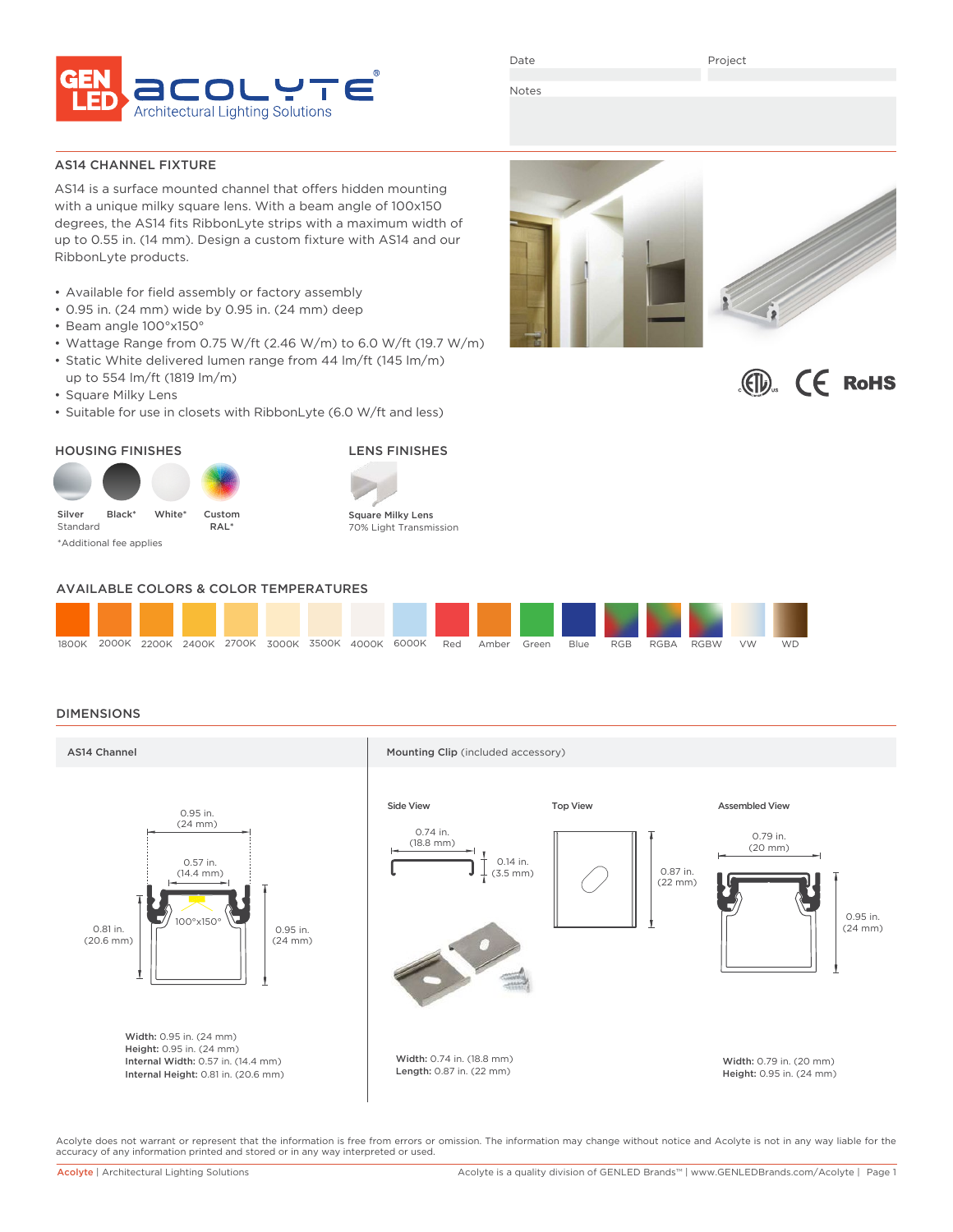

# SPECIFICATIONS

| Beam Angle                   | $100^\circ \times 150^\circ$                                                                                                                                                                                                                                                                                                                                                                                                                                                                                    |
|------------------------------|-----------------------------------------------------------------------------------------------------------------------------------------------------------------------------------------------------------------------------------------------------------------------------------------------------------------------------------------------------------------------------------------------------------------------------------------------------------------------------------------------------------------|
| Lens Type                    | Square Milky Lens                                                                                                                                                                                                                                                                                                                                                                                                                                                                                               |
| Length                       | Channel is sold by the foot and cut to your exact desired length. Required amount of mounting clips included.                                                                                                                                                                                                                                                                                                                                                                                                   |
| <b>Operating Voltage</b>     | <b>24V</b>                                                                                                                                                                                                                                                                                                                                                                                                                                                                                                      |
| Dimming                      | MLV / 0-10 Volt / Lutron Hi-Lume 1% dimming LED drivers / Lutron VIVE code compliance available / ELV / DALI / DMX                                                                                                                                                                                                                                                                                                                                                                                              |
| <b>Operating Temperature</b> | -40° F to 158° F (-40° C to 70° C)                                                                                                                                                                                                                                                                                                                                                                                                                                                                              |
| Colors                       | 1800K, 2000K, 2200K, 2400K, 2700K, 3000K, 3500K, 4000K, 6000K, Red, Amber, Green, Blue, RGB, RGBA, RGBW, VW,<br>Warm Dim (1800K, 2000K, 2200K only available in IP20)                                                                                                                                                                                                                                                                                                                                           |
| CRI                          | 90+ CRI (Static white only)                                                                                                                                                                                                                                                                                                                                                                                                                                                                                     |
| Lamp Life                    | L70 at 50,000 Hours                                                                                                                                                                                                                                                                                                                                                                                                                                                                                             |
| MacAdam Ellipses (SDCM)      | 2-Step Binning (For Static White LEDs only)                                                                                                                                                                                                                                                                                                                                                                                                                                                                     |
| Certifications               | ETL Listed: UL 2108 Issued: 2004/02/27 Ed: 1 Rev: 2014/02/24 Low Voltage Lighting Systems<br>CSA C22.2#9.0 Issued: 1996/06/01 Ed: 1 (R2011) General Requirements for Luminaries;<br>with Gen. Inst. 1: 1997, Gen Inst. 2: 1998. ROHS compliant UL 2108 - Low Voltage Lighting Systems<br>UL 8750 - Light Emitting Diode (LED) Equipment for Use in Lighting Products UL 1598 / CSA 250.0-08 - Luminaires<br>Suitable for use in closets, compliant with NFPA® 70, NEC® Section 410.16 (A)(3) and 410.16 (C)(5). |

# ACCESSORIES (SEE PART NUMBERS AT STEP 4 ON PAGE 3)



Acolyte does not warrant or represent that the information is free from errors or omission. The information may change without notice and Acolyte is not in any way liable for the<br>accuracy of any information printed and sto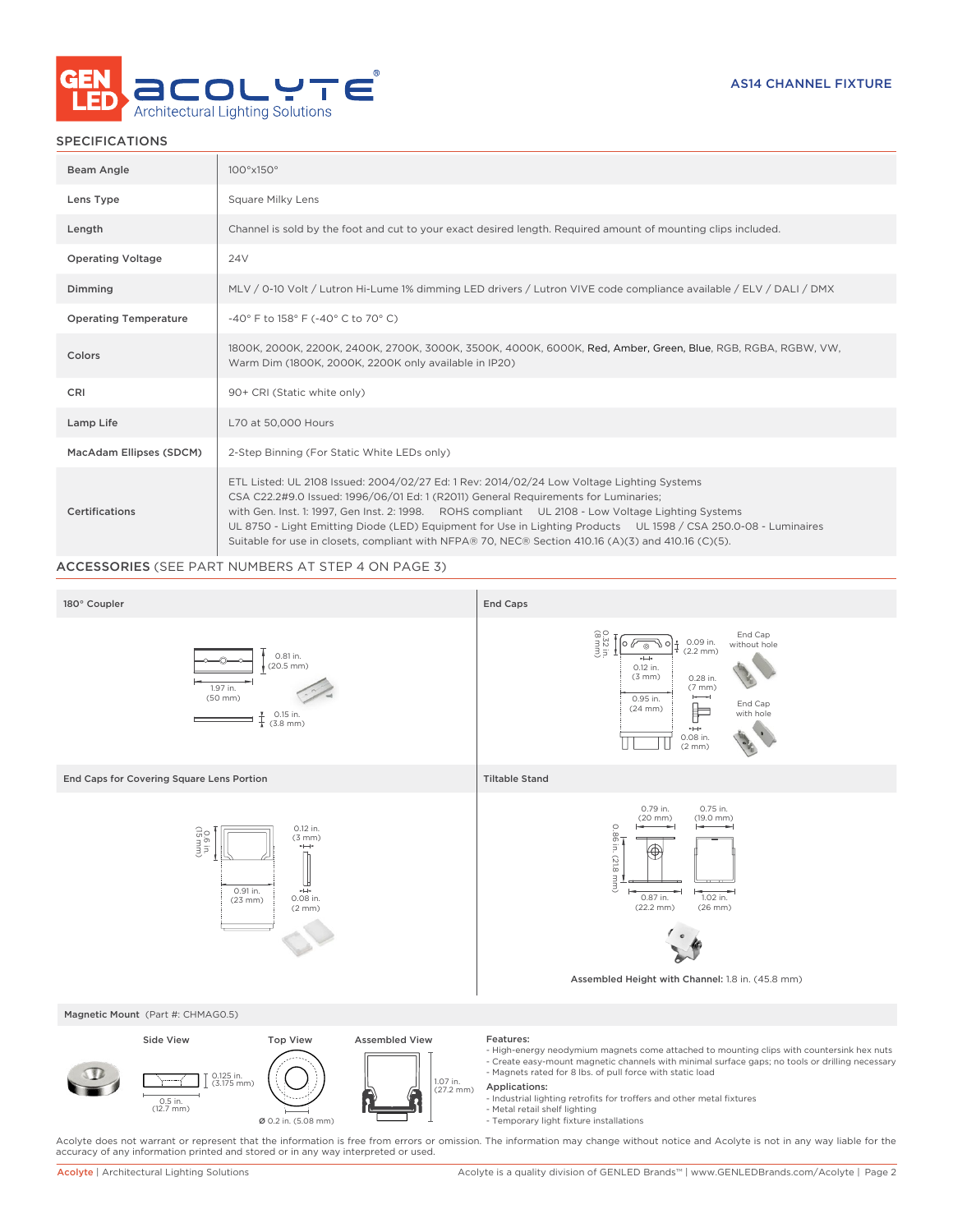

# ORDERING GUIDE

# **STEP 1 Complete Channel Part Number** CHANNEL LENS LENS HOUSING COLOR CHAS14 SM CHAS14 - AS14 Channel SM - Square Milky Lens SV - Silver WH - White **BK** - Black Consult factory for custom colors **STEP 2 Complete RibbonLyte Part Number** CATEGORY CRI CRI RIBBON TYPE & IP RATING RB RB - RibbonLyte **0** - Static Color, Color Changing SWS220 - Static White Series 2 IP20 RGB20 - RGB IP20 VWS220 - VW Series 2 IP20 90 - 90+ CRI Static White SWS265 - Static White Series 2 IP65 RGB65 - RGB IP65 VWS265 - VW Series 2 IP65 SCS220 - Static Color Series 2 IP20 RGBWA20 - VW Series 2 IP20 WD20 - Warm Dim IP20 NOTE: To ensure waterproofing standards are met, IP65 RibbonLyte SCS265 - Static Color Series 2 IP65 RGBWA65 - VW Series 2 IP65 WD65 - Warm Dim IP65 can NOT be cut in the field. WATTAGE COLOR 0.75 - 0.75 W/ft (2.46 W/m - Static White, Static Color) 18 - 1800K RGB - Red, Green, Blue 1.0 - 1.0 W/ft (3.3 W/m - Variable White) 20 - 2000K RGB30 - Red, Green, Blue + 3000K 1.5 - 1.5 W/ft (4.9 W/m - Static White, Static Color) 22 - 2200K RGB40 - Red, Green, Blue + 4000K (5.5W only) 2.2 - 2.2 W/ft (7.2 W/m - Static White, Static Color, RGB) 24 - 2400K RGB60 - Red, Green, Blue + 6000K 3.0 - 3.0 W/ft (9.8 W/m - Static White, Static Color, Variable White) 27 - 2700K RGBA - Red, Green, Blue + Amber 4.4 - 4.4 W/ft (14.4 W/m - Static White, Static Color, RGB, RGBW/RGBA) 30 - 3000K VW - Variable White 5.2 - 5.2 W/ft (17.1 W/m - Warm Dim) 35 - 3500K 2920 - Warm Dim 2900K-2000K (IP20) 5.0 - 5.0 W/ft (16.4 W/m - Static White, Static Color) 40 - 4000K 2721 - Warm Dim 2900K-2000K (IP65) 5.5 - 5.5 W/ft (18.0 W/m - RGBW/RGBA) 60 - 6000K Z - Undecided\*\* 6.0 - 6.0 W/ft (19.7 W/m - Static White, Static Color, Variable White) R - Red \*\* For quotes only. Must be chosen before final order. A - Amber G - Green B - Blue **1.** (Default) **2. 3. 4.** CONNECTION OPTIONS (See diagrams on the right) Custom Length (ft.) **eii (1**61– 1 - End Feed Bare Wire Connection 4 - End Feed with IP67 Male Coupler Wire Length for 1, 2, 3: Wire Length for 4: Standard 12 in. / Custom up to 20 feet Standard 12 in. / Custom up to 20 feet 2 - Back Feed Bare Wire Connection 5 - Soldered Daisy Chain **5. 6.** 3 - Side Feed Bare Wire Connection 6 - Daisy Chain With IP67 Couplers n Vər Wire Length for 5: Wire Length for 6: **STEP 3 Complete Assembly Option & Length** Standard 3 in. / Custom up to 3 feet odard 3 in. / Custom up to 18 in.

ASSEMBLY OPTION LENGTH (Standard factory assembled length up to 78 in. / 2 m)

FI - Field Assembly FA - Factory Assembly



ACCESSORIES

CHCOUPT180 - 180° Coupler Silver TILTSTANDST - Tiltable Stand CHMAG0.5 - Magnetic Mount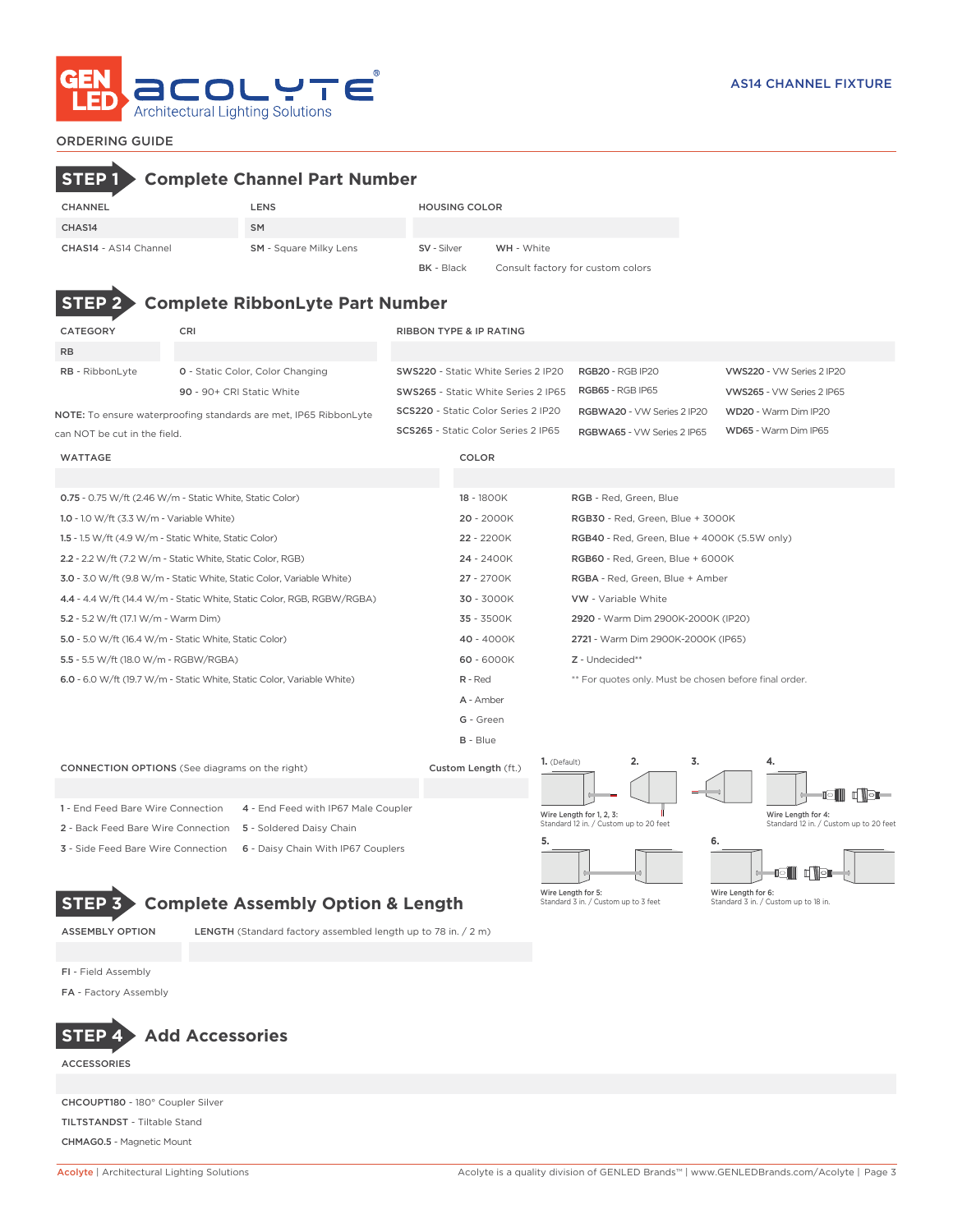

# RIBBONLYTE SPECIFICATIONS & COMPATIBILITY

| <b>Available Wattages</b>            | Cuttable<br>Length               | <b>LED</b><br>Pitch        | Color<br>Temp.                                                                | Im/W<br>without Lens                                          | <b>Delivered Lumens</b><br>with Square Lens                                                                               | Max<br>Length                                                  |              | Compatible<br>with Channel |             |
|--------------------------------------|----------------------------------|----------------------------|-------------------------------------------------------------------------------|---------------------------------------------------------------|---------------------------------------------------------------------------------------------------------------------------|----------------------------------------------------------------|--------------|----------------------------|-------------|
|                                      |                                  |                            |                                                                               |                                                               | (lm/ft / lm/m)                                                                                                            |                                                                | <b>IP20</b>  | <b>IP65</b>                | <b>IP68</b> |
| 0.75<br><b>Static White Series 2</b> | 1.97 in.<br>$(50$ mm $)$         | 48 LEDs/ft<br>(160 LEDs/m) | 1800K<br>2000K<br>2200K<br>2400K<br>2700K<br>3000K<br>3500K<br>4000K<br>6000K | 84<br>99<br>109<br>113<br>123<br>123<br>130<br>134<br>131     | 44 / 145<br>52/171<br>57/188<br>59 / 195<br>65 / 212<br>65 / 212<br>68 / 224<br>70 / 231<br>69 / 226                      | IP20:<br>49 ft<br>(15 m)<br>IP65:<br>32.8 ft<br>(10 m)         | $\checkmark$ | $\checkmark$               |             |
| 1.5<br><b>Static White Series 2</b>  | 1.97 in.<br>$(50$ mm $)$         | 48 LEDs/ft<br>(160 LEDs/m) | 1800K<br>2000K<br>2200K<br>2400K<br>2700K<br>3000K<br>3500K<br>4000K<br>6000K | 84<br>98<br>109<br>113<br>123<br>123<br>129<br>134<br>131     | 88 / 289<br>103 / 338<br>114 / 375<br>119 / 389<br>129 / 424<br>129/424<br>135/444<br>141/462<br>138 / 451                | IP20:<br>49 ft<br>(15 m)<br>IP65:<br>32.8 ft<br>(10 m)         | $\checkmark$ | $\checkmark$               |             |
| 2.2<br><b>Static White Series 2</b>  | 1.97 in.<br>$(50$ mm $)$         | 48 LEDs/ft<br>(160 LEDs/m) | 1800K<br>2000K<br>2200K<br>2400K<br>2700K<br>3000K<br>3500K<br>4000K<br>6000K | 83<br>96<br>106<br>111<br>120<br>122<br>127<br>133<br>128     | 128 / 419<br>148 / 485<br>163 / 536<br>171 / 561<br>185 / 606<br>188 / 616<br>196 / 642<br>205/672<br>197 / 647           | IP20:<br>42 ft<br>(12.8 m)<br>IP65/IP68:<br>32.8 ft<br>(10 m)  | ✓            | $\checkmark$               |             |
| 3.0<br><b>Static White Series 2</b>  | 1.97 in.<br>$(50$ mm $)$         | 48 LEDs/ft<br>(160 LEDs/m) | 1800K<br>2000K<br>2200K<br>2400K<br>2700K<br>3000K<br>3500K<br>4000K<br>6000K | 84<br>98<br>108<br>109.8<br>122.9<br>130<br>133<br>133<br>128 | 176 / 579<br>206 / 675<br>227 / 744<br>231 / 756<br>258 / 847<br>273 / 896<br>279 / 916<br>279 / 916<br>269 / 882         | IP20:<br>36 ft<br>(11 m)<br>IP65:<br>32.8 ft<br>(10 m)         | $\checkmark$ | $\checkmark$               |             |
| 4.4<br><b>Static White Series 2</b>  | 1.97 in.<br>$(50$ mm $)$         | 48 LEDs/ft<br>(160 LEDs/m) | 1800K<br>2000K<br>2200K<br>2400K<br>2700K<br>3000K<br>3500K<br>4000K<br>6000K | 81<br>95<br>105<br>109<br>122<br>129<br>132<br>132<br>126     | 249 / 818<br>293 / 960<br>323 / 1061<br>336 / 1101<br>376 / 1233<br>397 / 1304<br>407 / 1334<br>407 / 1334<br>388 / 1273  | 28 ft 4 in.<br>(8.64 m)                                        | $\checkmark$ | $\checkmark$               |             |
| 5.0<br><b>Static White Series 2</b>  | 1.4 in.<br>$(35.7 \, \text{mm})$ | 68 LEDs/ft<br>(224 LEDs/m) | 1800K<br>2000K<br>2200K<br>2400K<br>2700K<br>3000K<br>3500K<br>4000K<br>6000K | 83<br>98<br>107<br>110<br>123<br>130<br>133<br>133<br>127     | 291 / 953<br>343 / 1125<br>375 / 1229<br>384 / 1261<br>430 / 1411<br>455 / 1493<br>466 / 1527<br>466 / 1527<br>445 / 1458 | IP20:<br>33 ft 4 in.<br>(10.1 m)<br>IP65:<br>32.8 ft<br>(10 m) | $\checkmark$ | $\checkmark$               |             |

Acolyte | Architectural Lighting Solutions **Acolyte is a quality division of GENLED Brands™** | www.GENLEDBrands.com/Acolyte | Page 4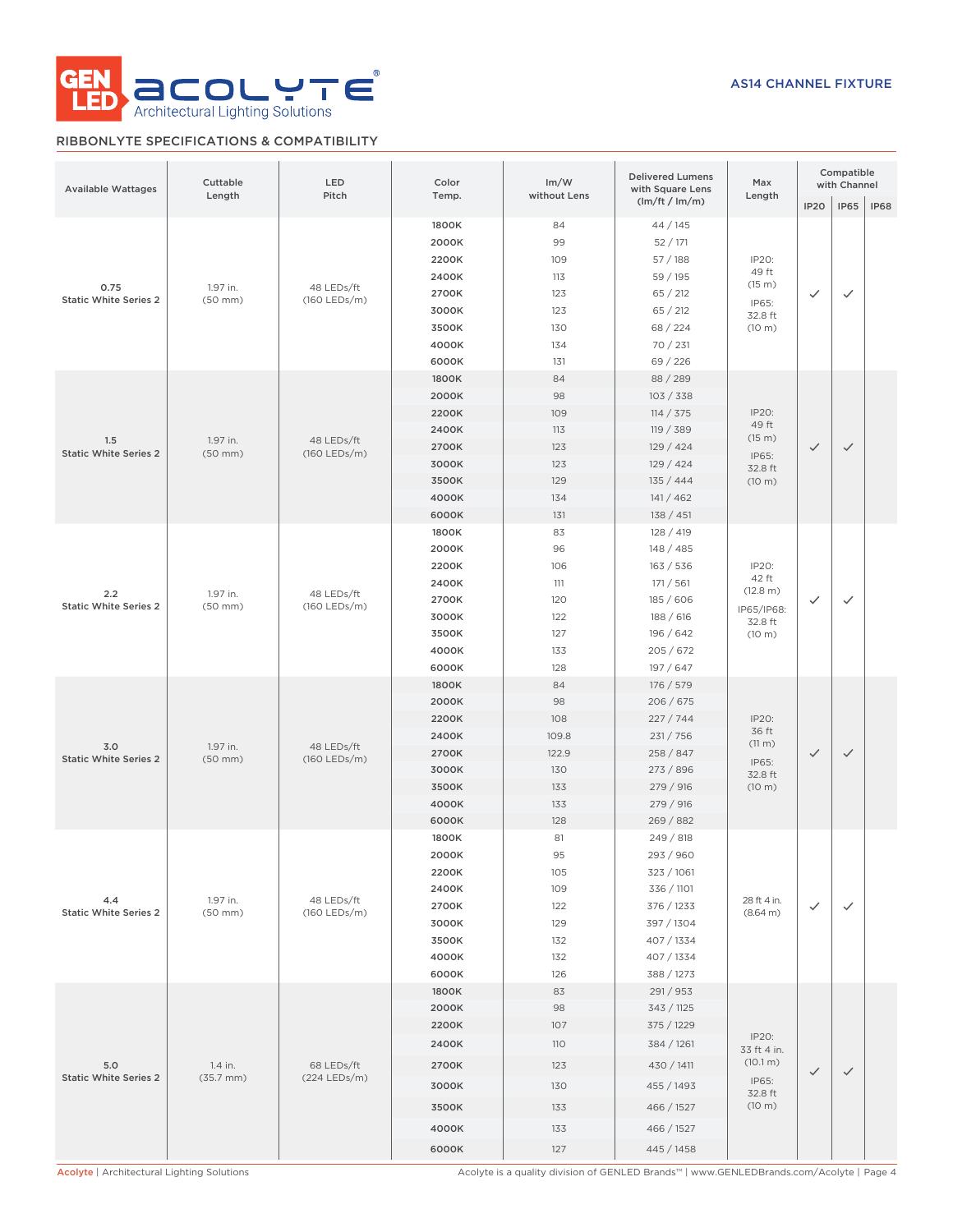

# RIBBONLYTE SPECIFICATIONS & COMPATIBILITY

| Available Wattages                     | Cuttable<br>Length               | LED<br>Pitch               | Color<br>Temp.        | Im/W<br>without Lens | <b>Delivered Lumens</b><br>with Square Lens<br>(lm/ft / lm/m) | Max<br>Length     | <b>IP20</b>  | Compatible<br>with Channel<br><b>IP65</b> | <b>IP68</b> |
|----------------------------------------|----------------------------------|----------------------------|-----------------------|----------------------|---------------------------------------------------------------|-------------------|--------------|-------------------------------------------|-------------|
|                                        |                                  |                            | 1800K                 | 82                   | 344 / 1130                                                    |                   |              |                                           |             |
| 6.0<br><b>Static White Series 2</b>    |                                  |                            | 2000K                 | 95                   | 399 / 1309                                                    |                   |              |                                           |             |
|                                        |                                  |                            | 2200K                 | 106                  | 445 / 1461                                                    |                   |              |                                           |             |
|                                        |                                  |                            | 2400K                 | 109                  | 458 / 1502                                                    |                   | $\checkmark$ | $\checkmark$                              |             |
|                                        | 1.4 in.                          | 68 LEDs/ft                 | 2700K                 | 122                  | 512 / 1681                                                    | 28 ft             |              |                                           |             |
|                                        | $(35.7 \, \text{mm})$            | (224 LEDs/m)               | 3000K                 | 129                  | 542 / 1778                                                    | (8.5 m)           |              |                                           |             |
|                                        |                                  |                            | 3500K                 | 132                  | 554 / 1819                                                    |                   |              |                                           |             |
|                                        |                                  |                            | 4000K                 | 132                  | 554 / 1819                                                    |                   |              |                                           |             |
|                                        |                                  |                            | 6000K                 | 126                  | 529 / 1736                                                    |                   |              |                                           |             |
|                                        |                                  |                            | Red                   | 41                   | 22/71                                                         | IP20:             |              |                                           |             |
| 0.75                                   |                                  |                            | Green                 | 175                  | 92 / 301                                                      | 49 ft             |              |                                           |             |
| <b>Static Color</b>                    | 1.97 in.<br>$(50$ mm $)$         | 48 LEDs/ft<br>(160 LEDs/m) | <b>Blue</b>           | 19                   | 10/33                                                         | (15 m)<br>IP65:   | $\checkmark$ | $\checkmark$                              |             |
| Series 2                               |                                  |                            | Amber                 | 34                   | 18/59                                                         | 32.8 ft<br>(10 m) |              |                                           |             |
|                                        |                                  |                            | Red                   | 42                   | 44 / 145                                                      |                   |              |                                           |             |
| 1.5                                    |                                  |                            | Green                 | 160                  | 168 / 551                                                     | IP20:<br>49 ft    |              |                                           |             |
| <b>Static Color</b>                    | 1.97 in.<br>$(50$ mm $)$         | 48 LEDs/ft<br>(160 LEDs/m) | <b>Blue</b>           | 18                   | 19/62                                                         | (15 m)<br>IP65:   | $\checkmark$ | $\checkmark$                              |             |
| Series 2                               |                                  |                            | Amber                 | 34                   | 36 / 117                                                      | 32.8 ft<br>(10 m) |              |                                           |             |
|                                        |                                  |                            | Red                   | 42                   | 65 / 212                                                      |                   |              |                                           |             |
| 2.2<br><b>Static Color</b><br>Series 2 |                                  | 48 LEDs/ft<br>(160 LEDs/m) | Green                 | 145                  | 223 / 733                                                     | IP20:<br>42 ft    |              |                                           |             |
|                                        | 1.97 in.<br>$(50$ mm $)$         |                            | <b>Blue</b>           | 18                   | 28/91                                                         | (12.8 m)<br>IP65: | $\checkmark$ | $\checkmark$                              |             |
|                                        |                                  |                            | Amber                 | 34                   | 52/172                                                        | 32.8 ft<br>(10 m) |              |                                           |             |
|                                        |                                  |                            | Red                   | 40                   | 84 / 276                                                      |                   |              |                                           |             |
| 3.0                                    | 1.97 in.<br>$(50$ mm $)$         | 48 LEDs/ft<br>(160 LEDs/m) | Green                 | 127                  | 267 / 875                                                     |                   | $\checkmark$ | $\checkmark$                              |             |
| <b>Static Color</b>                    |                                  |                            | <b>Blue</b>           | 25                   | 53 / 172                                                      | 32.8 ft<br>(10 m) |              |                                           |             |
| Series 2                               |                                  |                            | Amber                 | 29                   |                                                               |                   |              |                                           |             |
|                                        |                                  |                            | Red                   | 38                   | 61/200<br>117 / 384                                           |                   |              |                                           |             |
| 4.4                                    |                                  | 48 LEDs/ft<br>(160 LEDs/m) | Green                 | 117                  | 360 / 1182                                                    |                   |              |                                           |             |
| <b>Static Color</b>                    | 1.97 in.<br>$(50$ mm $)$         |                            | <b>Blue</b>           | 24                   |                                                               | 29 ft<br>(8.8 m)  | $\checkmark$ | $\checkmark$                              |             |
| Series 2                               |                                  |                            | Amber                 | 25                   | 74/243<br>77/253                                              |                   |              |                                           |             |
|                                        |                                  |                            | Red                   | 37                   | 130 / 425                                                     |                   |              |                                           |             |
| 5.0                                    |                                  |                            |                       |                      | 406 / 1332                                                    |                   |              |                                           |             |
| <b>Static Color</b>                    | 1.4 in.<br>$(35.7 \, \text{mm})$ | 68 LEDs/ft<br>(224 LEDs/m) | Green                 | 116<br>24            | 84 / 276                                                      | 30 ft<br>(9.14 m) | $\checkmark$ | $\checkmark$                              |             |
| Series 2                               |                                  |                            | Blue<br>Amber         | 26                   | 91 / 299                                                      |                   |              |                                           |             |
|                                        |                                  |                            | Red                   | 37                   | 155 / 510                                                     |                   |              |                                           |             |
| 6.0                                    |                                  |                            | Green                 | 113                  | 475 / 1557                                                    |                   |              |                                           |             |
| <b>Static Color</b>                    | 1.4 in.<br>$(35.7 \, \text{mm})$ | 68 LEDs/ft<br>(224 LEDs/m) | Blue                  | 23                   | 97 / 317                                                      | 28 ft<br>(8.5 m)  | $\checkmark$ | $\checkmark$                              |             |
| Series 2                               |                                  |                            | Amber                 | 24                   | 101 / 331                                                     |                   |              |                                           |             |
|                                        |                                  |                            |                       |                      |                                                               |                   |              |                                           |             |
| 1.0<br>Variable White<br>Series 2      | 1.97 in.<br>$(50$ mm $)$         | 42 LEDs/ft (140<br>LEDs/m) | 2000K<br>$+$<br>6500K | 85                   | 60 / 195                                                      | 32.8 ft<br>(10 m) | $\checkmark$ | $\checkmark$                              |             |
| 3.0<br>Variable White<br>Series 2      | 1.97 in.<br>$(50$ mm $)$         | 42 LEDs/ft (140<br>LEDs/m) | 2000K<br>$+$<br>6500K | 80                   | 168 / 551                                                     | 32.8 ft<br>(10 m) | $\checkmark$ | $\checkmark$                              |             |
| 6.0<br>Variable White<br>Series 2      | 1.97 in.<br>$(50$ mm $)$         | 42 LEDs/ft (140<br>LEDs/m) | 2000K<br>$+$<br>6500K | 75                   | 315 / 1033                                                    | 32.8 ft<br>(10 m) | $\checkmark$ | $\checkmark$                              |             |

Acolyte | Architectural Lighting Solutions **Acolyte is a quality division of GENLED Brands™** | www.GENLEDBrands.com/Acolyte | Page 5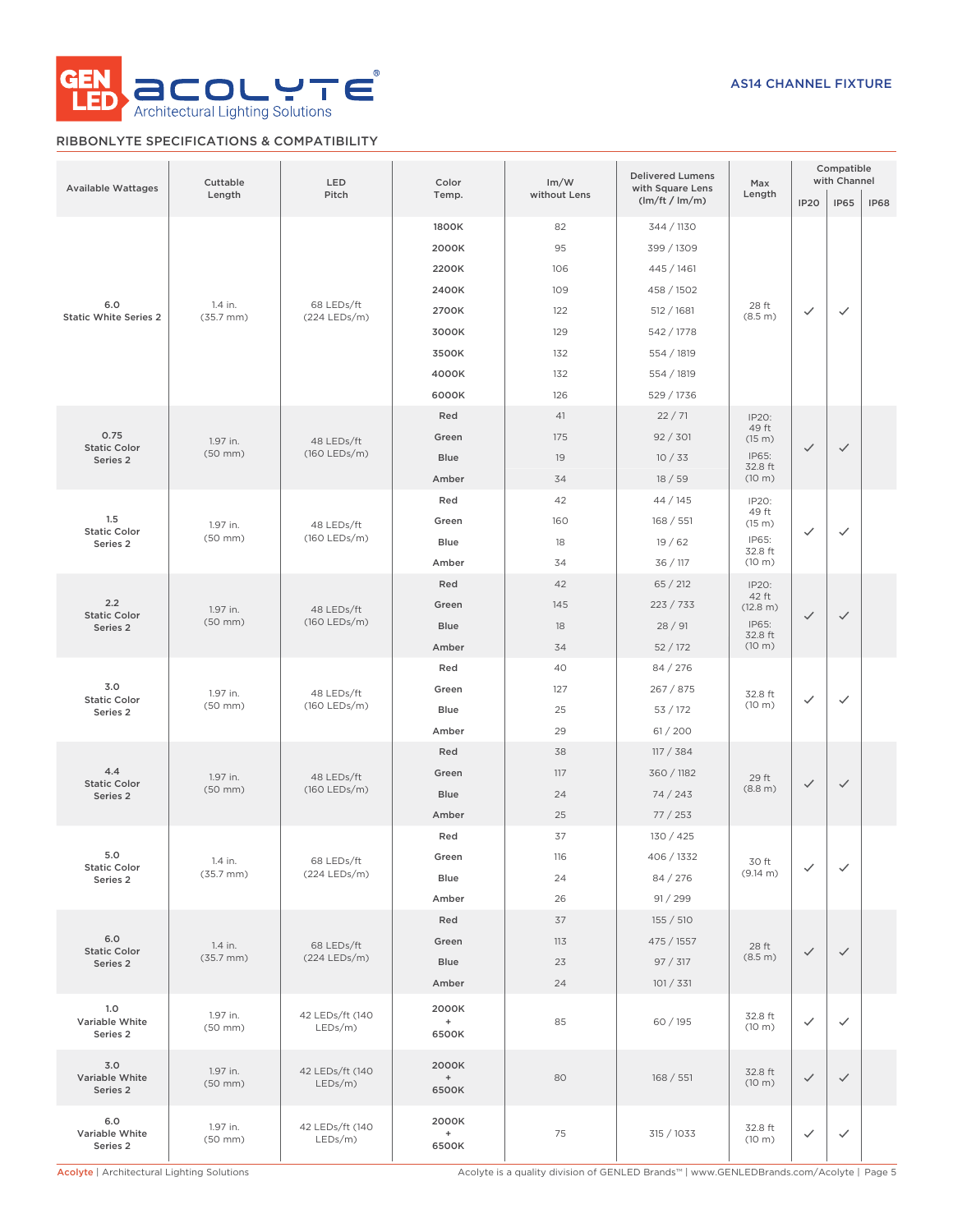

# RIBBONLYTE SPECIFICATIONS & COMPATIBILITY

| <b>Available Wattages</b> | Cuttable                         | <b>LED</b>                  | Color                     | Im/W         | <b>Delivered Lumens</b><br>with Square Lens | Max                                | Compatible<br>with Channel |              |             |
|---------------------------|----------------------------------|-----------------------------|---------------------------|--------------|---------------------------------------------|------------------------------------|----------------------------|--------------|-------------|
|                           | Length                           | Pitch                       | Temp.                     | without Lens | (lm/ft / lm/m)                              | Length                             | IP20                       | <b>IP65</b>  | <b>IP68</b> |
| 2.2 RGB                   | 6.55 in. (166.4 mm)              | 9 LEDs/ft<br>$(30$ LEDs/m)  | <b>RGB</b>                | 37           | 57/187                                      | 19 ft 7.9 in.<br>(6 <sub>m</sub> ) | $\checkmark$               | $\checkmark$ |             |
| 4.4 RGB                   | 3.94 in.<br>$(100 \, \text{mm})$ | 18 LEDs/ft<br>$(60$ LEDs/m) | <b>RGB</b>                | 37           | 114 / 374                                   | 19 ft 7.9 in.<br>(6 <sub>m</sub> ) | $\checkmark$               | $\checkmark$ |             |
| 4.4 RGBW                  | 6.55 in. (166.4 mm)              | 18 LEDs/ft<br>$(60$ LEDs/m) | <b>RGBW</b>               | 65           | 200 / 657                                   | 19 ft 7.9 in.<br>(6 <sub>m</sub> ) | $\checkmark$               | $\checkmark$ |             |
| 4.4 RGBA                  | 6.55 in. (166.4 mm)              | 18 LEDs/ft<br>$(60$ LEDs/m) | <b>RGBA</b>               | 33           | 102 / 333                                   | 19 ft 7.9 in.<br>(6 <sub>m</sub> ) | $\checkmark$               | $\checkmark$ |             |
| 5.5 4-in-1 RGBW           | 3.94 in.<br>$(100 \, \text{mm})$ | 18 LEDs/ft<br>$(60$ LEDs/m) | <b>RGBW</b>               | 51           | 196 / 644                                   | 19 ft 7.9 in.<br>(6 <sub>m</sub> ) | $\checkmark$               | $\checkmark$ |             |
| 5.5 4-in-1 RGBA           | 3.94 in.<br>$(100 \, \text{mm})$ | 18 LEDs/ft<br>$(60$ LEDs/m) | <b>RGBA</b>               | 27           | 104 / 341                                   | 19 ft 7.9 in.<br>(6 <sub>m</sub> ) | $\checkmark$               | $\checkmark$ |             |
| 5.2<br>Warm Dim           | 3.94 in.<br>$(100 \, \text{mm})$ | 36 LEDs/ft<br>(120 LEDs/m)  | <b>WARM</b><br><b>DIM</b> | 55           | 200 / 657                                   | 16 ft 4 in.<br>(5 <sub>m</sub> )   | $\checkmark$               | $\checkmark$ |             |

# DIODE VISIBILITY CHART (Data below applies to installations with Milky lens only)

|              |                                                   | No Visible Diode = N |                     |                                             |                                  |                            | With Visible Diode = Y |                       |  |  |
|--------------|---------------------------------------------------|----------------------|---------------------|---------------------------------------------|----------------------------------|----------------------------|------------------------|-----------------------|--|--|
|              | <b>Static White &amp; Static Color RibbonLyte</b> |                      |                     |                                             | <b>Color Changing RibbonLyte</b> |                            |                        |                       |  |  |
| 0.75/1.5/2.2 | 3.0/4.4                                           | 5.0/6.0              | 2.2<br><b>RGB</b>   | 4.4<br><b>RGB</b>                           | 4.4<br>RGBW/A                    | 5.5<br>$4$ -in-1<br>RGBW/A | Warm Dim               | <b>Variable White</b> |  |  |
| IP2O<br>IP65 | IP20<br><b>IP65</b>                               | IP2O<br><b>IP65</b>  | IP20<br><b>IP65</b> | IP20<br><b>IP65</b>                         | IP20<br><b>IP65</b>              | IP20<br><b>IP65</b>        | IP20<br><b>IP65</b>    | IP20<br><b>IP65</b>   |  |  |
| Y            | Y                                                 | Y                    | Y                   | v<br>v<br>$\checkmark$<br>Y<br>$\checkmark$ |                                  |                            |                        |                       |  |  |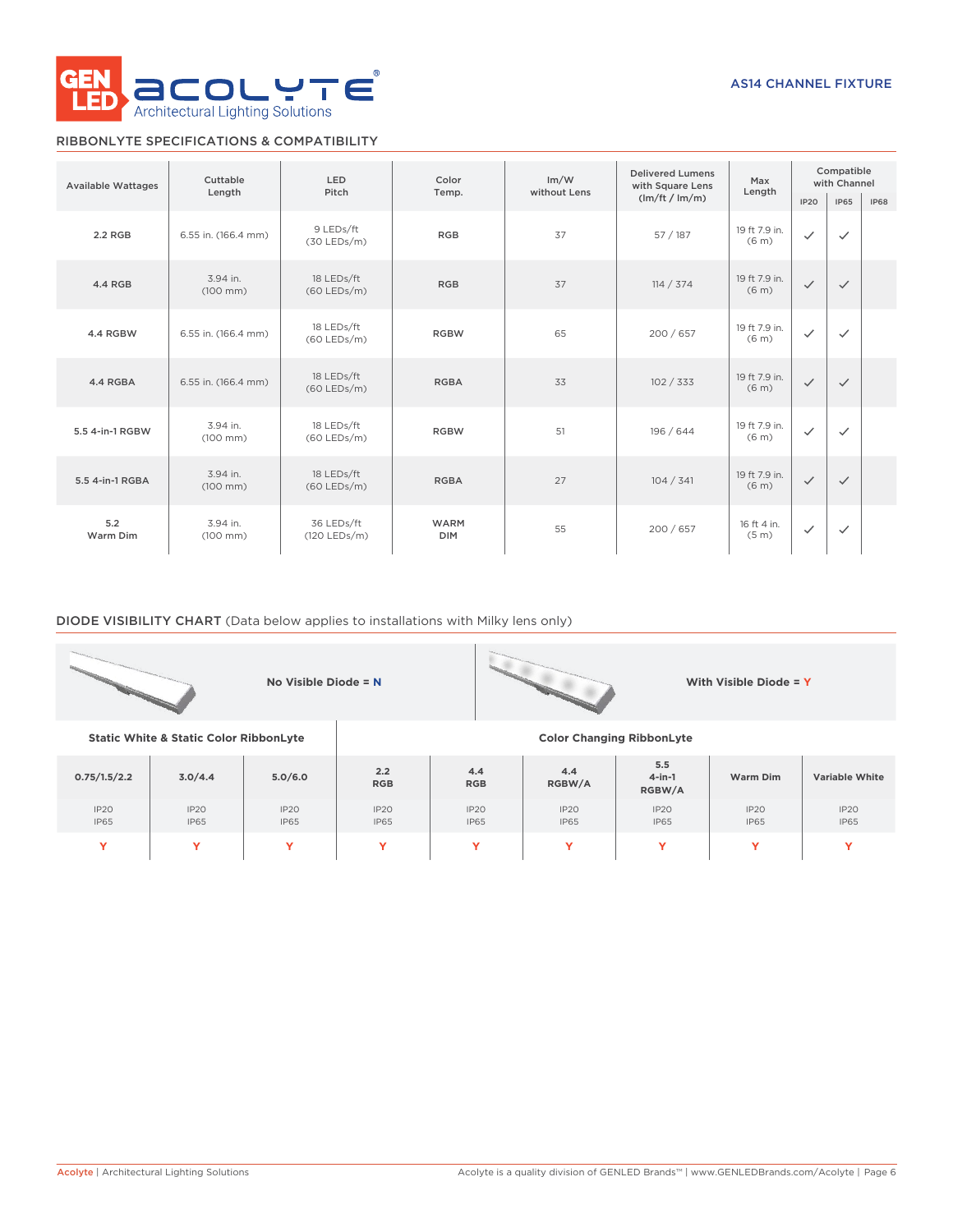

# AVAILABLE DRIVERS

### NON-DIMMING ELECTRONIC DRIVERS LUTRON HI-LUME DRIVERS



30W, 60W, 96W Non-Dimming Electronic Class 2 Drivers

Part No.: • DRVW2430 (30 Watt) • DRVW2460 (60 Watt)

• DRVW2496 (96 Watt)

Output Voltage: 24 V Voltage Range: 120-277 VAC IP Rating: Dry or Damp UL Listed





60W, 96W, 150W, 300W ELV/MLV Dimmable Drivers

Part No.:

- DRVW2460ELVMLV (60 Watt)
- DRVW2496ELVMLV (96 Watt)
- DRVW24150ELVMLV (150 Watt)
- DRVW24300ELVMLV (300 Watt)

Line Voltage Dimmable Drivers Output Voltage: 24 V Voltage Range: 100-277 VAC IP Rating: IP67 Dimmable UL, CE, and CSA Listed



240W, 320W Non-Dimming Electronic Drivers

Part No.: • DRVW24240 (240 Watt) • DRVW24320 (320 Watt)

Output Voltage: 24 V Voltage Range: 90-305 VAC IP Rating: Dry or Damp UL Recognized



40W Lutron Hi-Lume 1% Dimming Class 2 Drivers

Part No.: • DRVLUT24403W (40 Watt, 3-wire) • DRVLUT24402W (40 Watt, 2-wire)

Output Voltage: 24 V Voltage Range: 120-277 VAC (3-wire model) or 120V (2-wire model) IP Rating: Dry or Damp Dimmable using 2-wire forward phase, 3-wire+G or digital EcoSystem UL Listed



### LUTRON Skylark Contour Dimmer

Part No.: TRIDIMSKY Width: 2.94 in (75 mm) Length: 4.69 in (120 mm) Depth: 0.30 in (7.6 mm)

- Single pole and 3-way versions
- Compatible with Acolyte MLV drivers
- Slide adjusts brightness and On/Off control
- 30 mA max control current
- Available in white finish



### LUTRON NOVA-T Dimmer

Part No.: TRIDIMNOVA Width: 2.75 in (70 mm) Length: 4.56 in (116 mm) Depth: 0.30 in (7.6 mm)

- Slide adjusts brightness and On/Off control
- 30 mA max control current
- Available in white finish



### LUTRON DIVA Dimmer

Part No.: TRIDIMDIVA (With Locator Light) TRIDIMDIVAL Width: 2.94 in (75 mm) Length: 4.69 in (120 mm) Depth: 0.30 in (7.6 mm)

- Large paddle switch with a captive linear-slide dimmer
- 30 mA max control current
- Available in white finish
- Available with locator light which glows green when the switch is off

Note: For more options, please reference the Optional Dimmer List on Acolyte product website page.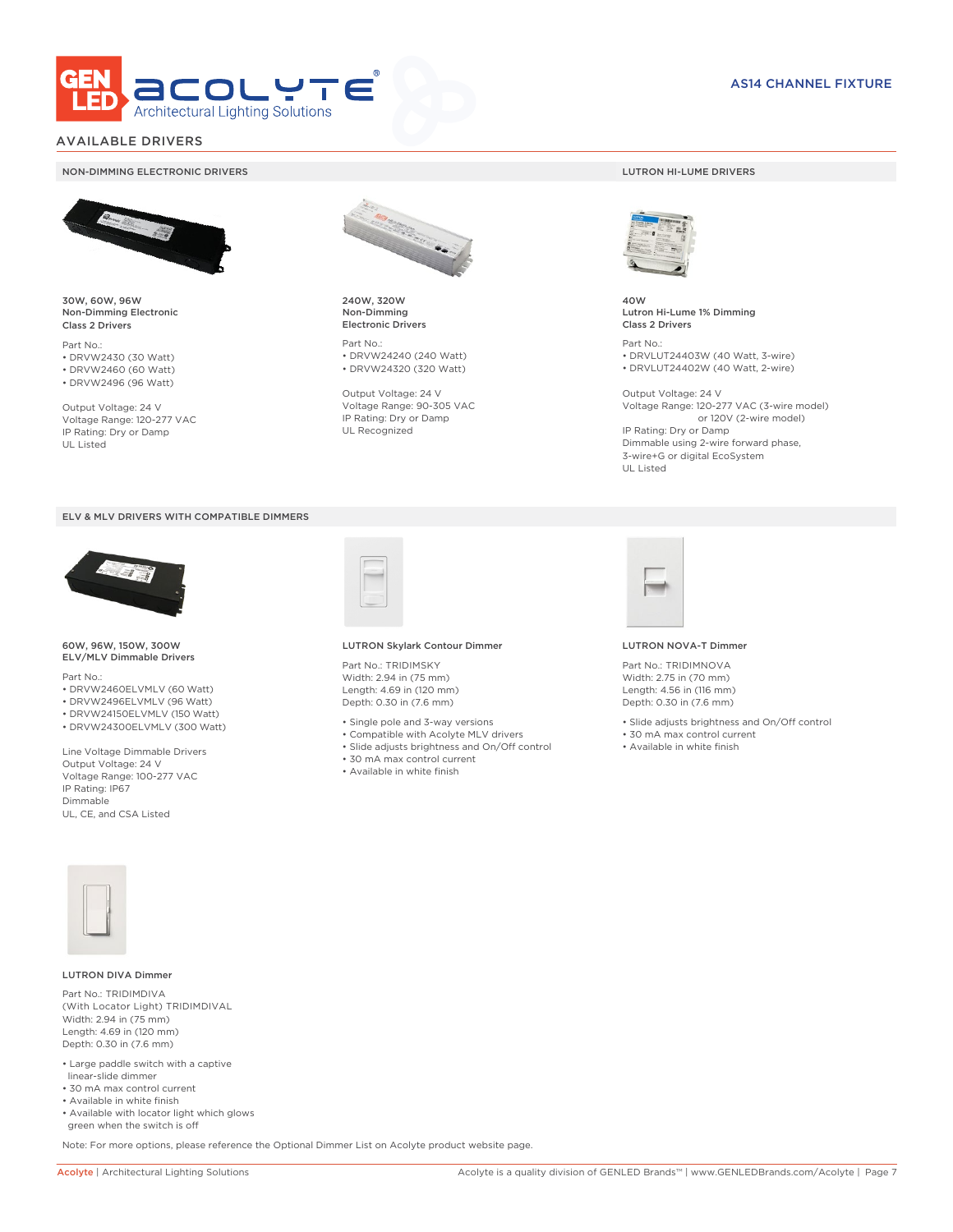

# AVAILABLE DRIVERS / CONTROLLERS AND DIMMING OPTIONS / WIRE GAUGE CHART

### 0-10V DRIVERS AND DIMMERS **DIMMING MODULE**



0-10V Dimmable Waterproof Drivers

96W Part No.: DRVW249610P 288W Part No.: DRVW2428810P Output Voltage: 24 V (+/- 0.5V) Voltage Range: 100-277 VAC Environmental Rating: UL Wet Location UL Listed



# LUTRON DIVA Dimmer

Part No.: LVDIMDIVA Width: 2.94 in (75 mm) Length: 4.69 in (120 mm) Depth: 0.30 in (7.6 mm)

- 
- Compatible with 0-10 V Dimming Module
- Large paddle switch with a captive
- linear-slide dimmer • 30 mA max control current
- 
- Available in white finish

### DMX CONTROLLER AND PART NUMBER - FOR COLOR CHANGING VERSIONS



GLASS TOUCH WALL CONTROLLER Part Number: AWCRGBWW AWCVWW



4 CHANNEL WATERPROOF DMX INTERFACE Part Number: DMXINFWLCD4



1 ZONE WALL CONTROLLER Part Number: DMXCTRLG



5 CHANNEL DMX INTERFACE Part Number: DMXINFLCD5



### LUTRON NOVA-T Dimmer

Part No.: LVDIMNOVA Width: 2.75 in (70 mm) Length: 4.56 in (116 mm) Depth: 0.30 in (7.6 mm)

- Compatible with 0-10 V Dimming Module
- Slide adjusts brightness and On/Off control
- 30 mA max control current • Available in white finish
	-



### Variable White Dimming Module

Part No.: VWDIMMOD

• 1 dimming module required per 30 ft (9.1 m) • This product is only compatible with Variable White RibbonLyte, not Variable White Amber or Variable White Red. Works with any 0-10V dimmers to provide CCT change with one dimmer and brightness change with the other.

Note: Max length before additional power is introduced



5 ZONE WALL CONTROLLER Part Number: DMXCTRL



DMX OPTO SPLITTER Part Number: DMXOS8



10 ZONE WALL CONTROLLER Part Number: DMXCTRLD

DRIVER AND RIBBONLYTE AT FULL LOAD Wattages 30 | 60 | 96 | 150 | 200 | 240 | 300 | 320

| Wire<br>Feet<br>Gauge | Meters | Feet | Meters | Feet | Meters | Feet | <b>Meters</b> | Feet           | Meters | Feet | Meters | Feet | <b>Meters</b> | Feet           | Meters |
|-----------------------|--------|------|--------|------|--------|------|---------------|----------------|--------|------|--------|------|---------------|----------------|--------|
|                       |        |      |        |      |        |      |               |                |        |      |        |      |               |                |        |
| 24 AWG<br>14          | 4.27   | 9    | 2.74   | 5.5  | 1.68   | 3.75 | 1.14          | 2.75           | 0.84   | 2.25 | 0.69   | 1.75 | 0.53          | 1.75           | 0.53   |
| 22<br>22 AWG          | 6.71   | 14   | 4.27   | 9    | 2.74   | 5.75 | 1.75          | 4.5            | 1.37   | 3.5  | 1.07   | 2.75 | 0.84          | 2.75           | 0.84   |
| 20 AWG<br>35          | 10.67  | 23   | 7.01   | 14   | 4.27   | 9    | 2.74          | $\overline{7}$ | 2.13   | 5.75 | 1.75   | 4.5  | 1.37          | 4.25           | 1.30   |
| <b>18 AWG</b><br>56   | 17.07  | 37   | 11.28  | 23   | 7.01   | 15   | 4.57          | 11             | 3.35   | 9    | 2.74   | 7.5  | 2.29          | $\overline{7}$ | 2.13   |
| 90<br><b>16 AWG</b>   | 27.44  | 60   | 18.29  | 37   | 11.28  | 24   | 7.32          | 18             | 5.49   | 15   | 4.57   | 12   | 3.66          | 11             | 3.35   |
| <b>14 AWG</b><br>142  | 43.29  | 95   | 28.96  | 59   | 17.99  | 38   | 11.59         | 28             | 8.54   | 23   | 7.01   | 19   | 5.79          | 17             | 5.18   |
| 226<br><b>12 AWG</b>  | 68.90  | 151  | 46.04  | 94   | 28.66  | 60   | 18.29         | 45             | 13.72  | 37   | 11.28  | 30   | 9.15          | 28             | 8.54   |
| 10 AWG<br>360         | 109.76 | 240  | 73.17  | 150  | 45.73  | 96   | 29.27         | 72             | 21.95  | 60   | 18.29  | 48   | 14.63         | 45             | 13.72  |
| 574<br>8 AWG          | 175.00 | 381  | 116.16 | 239  | 72.87  | 153  | 46.65         | 115            | 35.06  | 95   | 28.96  | 76   | 23.17         | 71             | 21.65  |